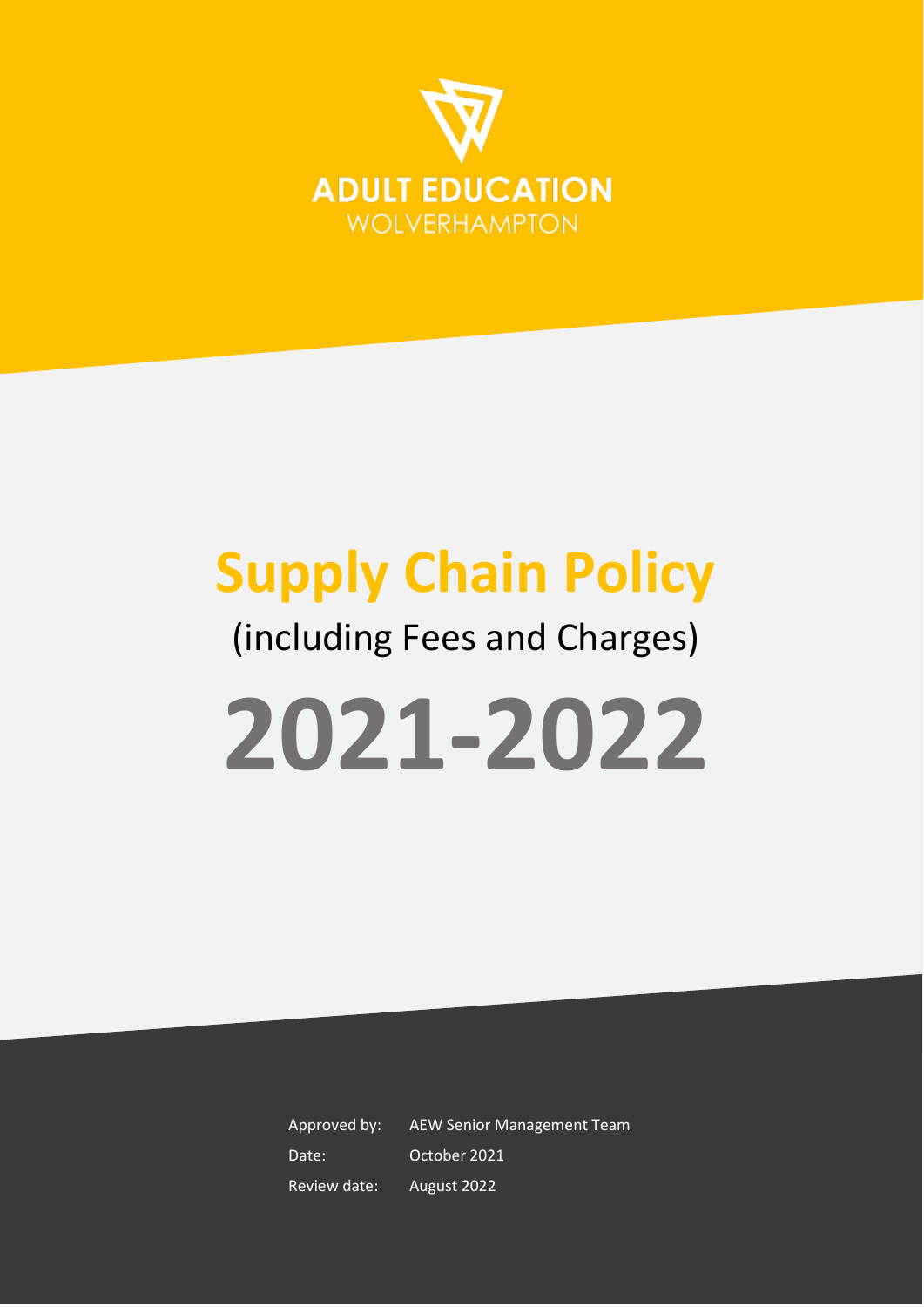# **Table of Contents**

| 1.  |  |
|-----|--|
| 2.  |  |
| 3.  |  |
| 4.  |  |
| 5.  |  |
| 6.  |  |
| 7.  |  |
| 8.  |  |
| 9.  |  |
| 10. |  |
|     |  |
|     |  |
|     |  |
|     |  |
|     |  |
|     |  |
|     |  |
|     |  |
|     |  |
|     |  |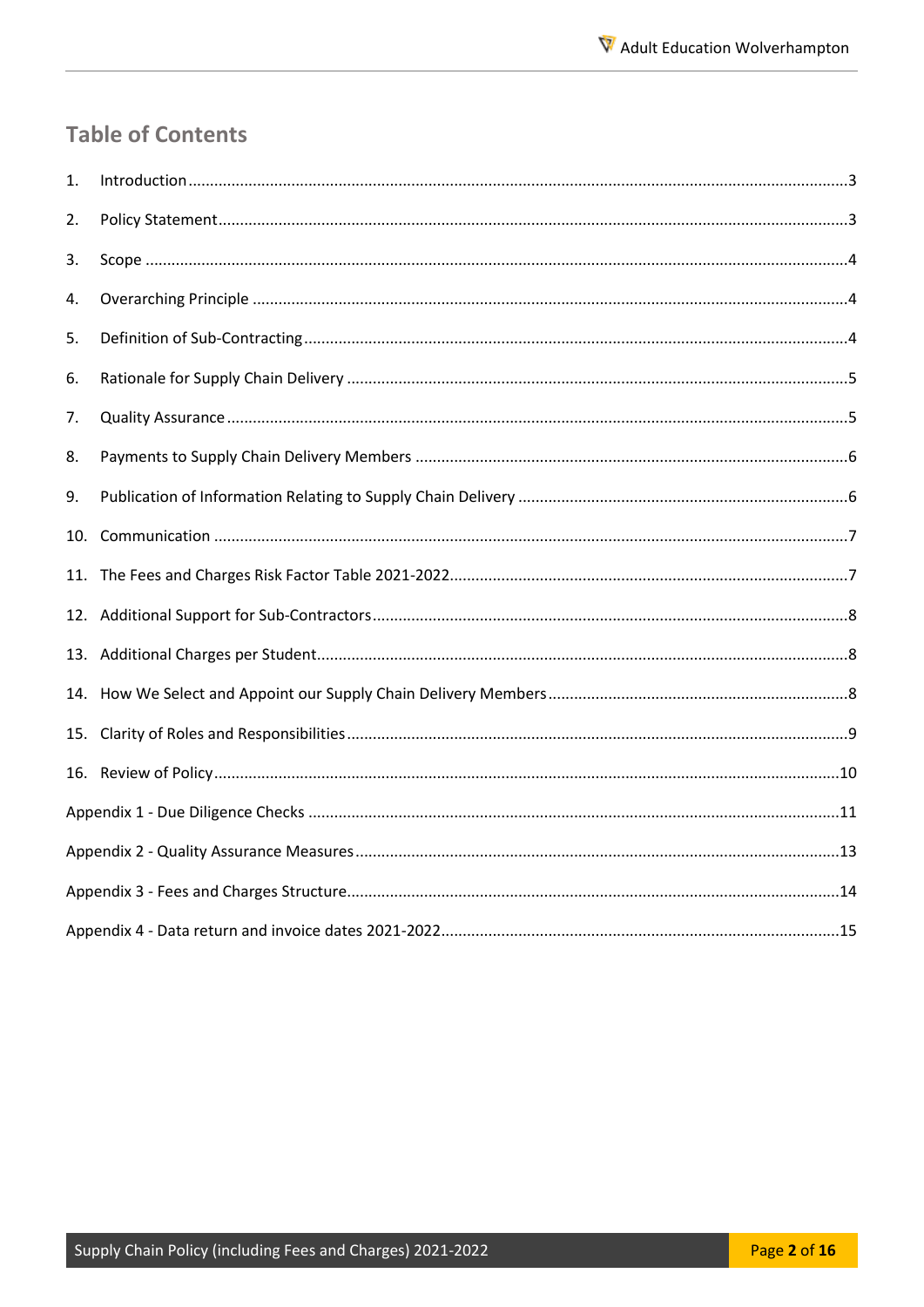#### <span id="page-2-0"></span>**1. Introduction**

1.1. This policy statement, which is reviewed annually, outlines Adult Education Wolverhampton's (AEW) rationale for supply chain delivery of education and training. It also describes the Service's approach to the selection of suitable supply chain delivery members and how the Service will manage and monitor supply chain delivery to ensure high quality education and training. The Service will not undertake supply chain delivery to meet short term funding objectives.

#### <span id="page-2-1"></span>**2. Policy Statement**

- 2.1. The policy is now a mandatory requirement that must be in place prior to participating in any supply chain activity from 1 August 2020. The content of this policy has been developed in line with West Midlands Combined Authority (WMCA) Funding Rules and in accordance with the latest sector guidance.
- 2.2. The WMCA defines a supply chain member as a separate legal entity that has an agreement with a lead provider to deliver any provision that the WMCA funds for WMCA residents.
- 2.3. The WMCA, set out the important role that supply chain members have in the delivery of the Adult Education Budget (AEB), to continue providing an entry point for small, independent, voluntary and community-based providers to support the adult offer across the region.

The Service has recently worked with local supply chain partners to deliver high quality teaching and learning as part of the 'One-City' approach to education led by the Local Authority (LA).

- 2.4. The Service will prioritise the engagement of supply chain partners that:
	- Meet our strategic aims and enhance the quality of our offer to the residents of Wolverhampton.
	- **Can demonstrate consistent delivery of the highest quality teaching and learning or are** committed to working with us to develop their capacity and capability to deliver high quality learning within their communities
	- **Can facilitate and evidence a high level of progression into employment or further/higher learning** or to other progression pathways appropriate to the individual students. We are particularly keen to work with supply chain members that are able to deliver student progression onto mainstream courses.
	- Are financially secure and can enter into a sustainable relationship with the Service.
	- **Have or are committed to adopting robust quality assurance processes that complement those** that we have in place.
	- Can deliver provision that complements rather than duplicates existing provision.
	- Enables engagement with individuals who have not previously engaged in, or who have disengaged from, learning.
	- Meets the learning and skills needs of adults and employers in Wolverhampton, particularly for adults living in the most deprived neighbourhoods and wards of the City.
	- Help increase students' confidence and independence and reduces reliance on support provided by, for example, DWP/Jobcentre Plus, social care, health, and other services.
	- Are committed to achieving value for money.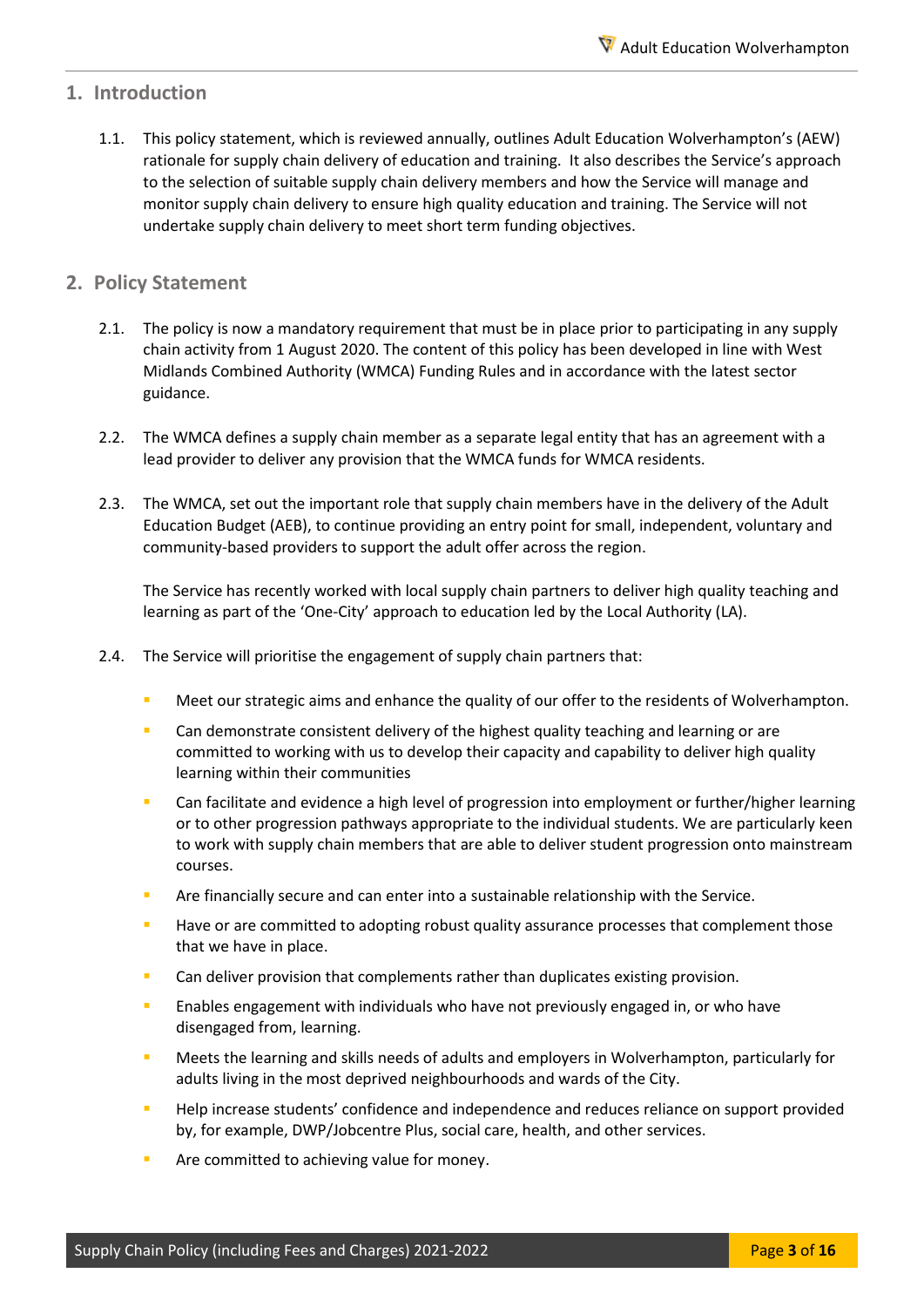- 2.5. Supply chain delivery is the responsibility of the Senior Management Team (SMT). The Advisory Board will receive a regular report on the scale and mix of our supply chain provision.
- 2.6. The Service has sought to ensure supply chain delivery members are fully engaged with our teaching and learning quality assurance processes. Our supply chain delivery provision is subject to classroom visits and learning walks in the same way as our directly delivered programmes of study. The Service will seek to ensure that where appropriate, supply chain partners adopt our approach to curriculum reviews and self-assessment and quality improvement.

#### <span id="page-3-0"></span>**3. Scope**

3.1. The policy applies to all supply chain activity supported with funds supplied by the WMCA, Education and Skills Funding Agency (ESFA) or any successor organisations.

#### <span id="page-3-1"></span>**4. Overarching Principle**

- 4.1. The Service will use its supply chains to optimise the impact and effectiveness of service delivery to the end user. The Service will therefore ensure that:
	- a. Supply chain management activities comply with the principles of best practice in the sector.
	- b. The Service will at all times undertake fair and transparent procurement activities, conducting robust due diligence procedures on potential supply chain delivery members, to ensure the highest quality of learning delivery is made available, demonstrating value for money and a positive impact on student lives.
	- c. The funding that is retained by the Service will be related to the costs of the services provided. These services, and the levels of funding being retained for them, will be clearly documented and agreed by all parties. The rates of such retained funding will be commercially viable for both sides and will be negotiated and agreed in a fair and transparent manner.
	- d. Where disputes between supply chain partners cannot be resolved through mutually agreed internal resolution procedures, the Service will submit to independent outside arbitration or mediation and abide by its findings. Contract documents will require both parties to agree that the achievements of supply chain partners are attained through adherence to both the letter and spirit of contracts. Signatories therefore commit that all discussions, communications, negotiations and actions undertaken to build, maintain and develop supply chains will be conducted in good faith in accordance with the Overarching Principle.

#### <span id="page-3-2"></span>**5. Definition of Sub-Contracting**

#### **5.1. What is a Lead Provider?**

A lead provider is a college, training organisation or employer that has a direct contractual relationship with the WMCA. In the case of this document, AEW is the lead provider.

#### **5.2. What is a Supply Chain Delivery Member?**

A supply chain delivery member is a separate legal entity that has an agreement with the Service to deliver any element of the education and training funded by the WMCA, ESFA or through Advanced Learning Loans. The term 'supply chain delivery member' will also apply to any partnership, associate, third party working relationships where our staff and/or provision is managed by another partner/institution.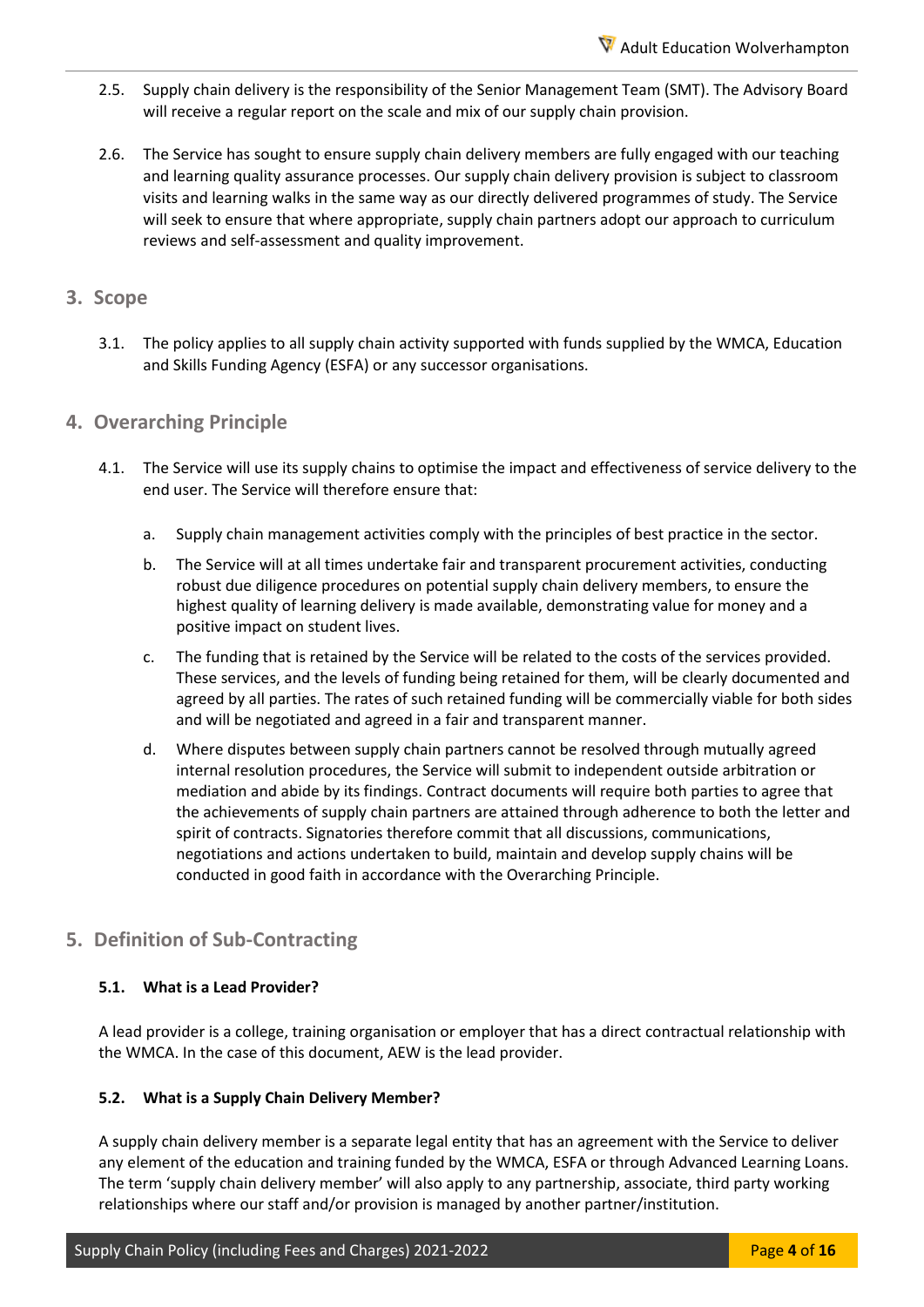#### <span id="page-4-0"></span>**6. Rationale for Supply Chain Delivery**

- 6.1. The Service aims to use its funding allocations to support our local students, employers and communities through direct delivery.
- 6.2. The Service will in the first instance consider direct delivery. However, the Service recognises the benefits that effective supply chain delivery can bring in extending the range and accessibility of provision for students and employers and will consider supply chain delivery in the following circumstances:
	- Where our existing employers or students require additional provision, which is beyond our existing scope or capacity
	- Where supply chain delivery will allow us to meet short-term needs of students or employers without exposing the service to the risks and entry and exit costs of setting up new provision
	- Where supply chain delivery will allow us to capacity-build in new sectors or territories to allow us to move to a position of direct delivery or to grow income such as Apprenticeship funding
	- Fill in the gaps in niche or expert provision or to provide better access to training facilities, which the service would not be able to adequately resource.
	- **E** Enhance the opportunities available for the residents of Wolverhampton
	- **Support better geographical access for learners**
	- **•** Offer an entry point for disadvantaged groups.

#### <span id="page-4-1"></span>**7. Quality Assurance**

- 7.1. The quality of supply chain delivery will be monitored and managed through the existing service quality assurance processes and procedures.
- 7.2. This policy positions supply chain provision as a core part of service activity to enable continuous improvements in the quality of teaching and learning for both the service and its supply chain delivery members. This will be achieved through the sharing of effective practice across the supply chain, for example through the Self-Assessment Report (SAR) process.
- 7.3. As a minimum the Service will carry out the following quality assurance measures with supply chain partners:
	- Desktop checks and due diligence visit for new providers.
	- Pre-delivery checks with existing providers who already hold contracts with the Local Authority.
	- **Annual due diligence review for existing providers.**
	- Three quality assurance visits per year, of which at least one will be a short notice visit, and will include face to face interviews with students and staff. Visits will be announced and unannounced.
	- Three operational visits per year, to follow up actions from six weekly Performance Review meetings.
	- Three sample file checks at least one will be a short-notice sample.
	- **EXECUTE:** Checks to ensure student eligibility and existence.
	- Observations of advice & guidance, assessment and teaching and learning practice.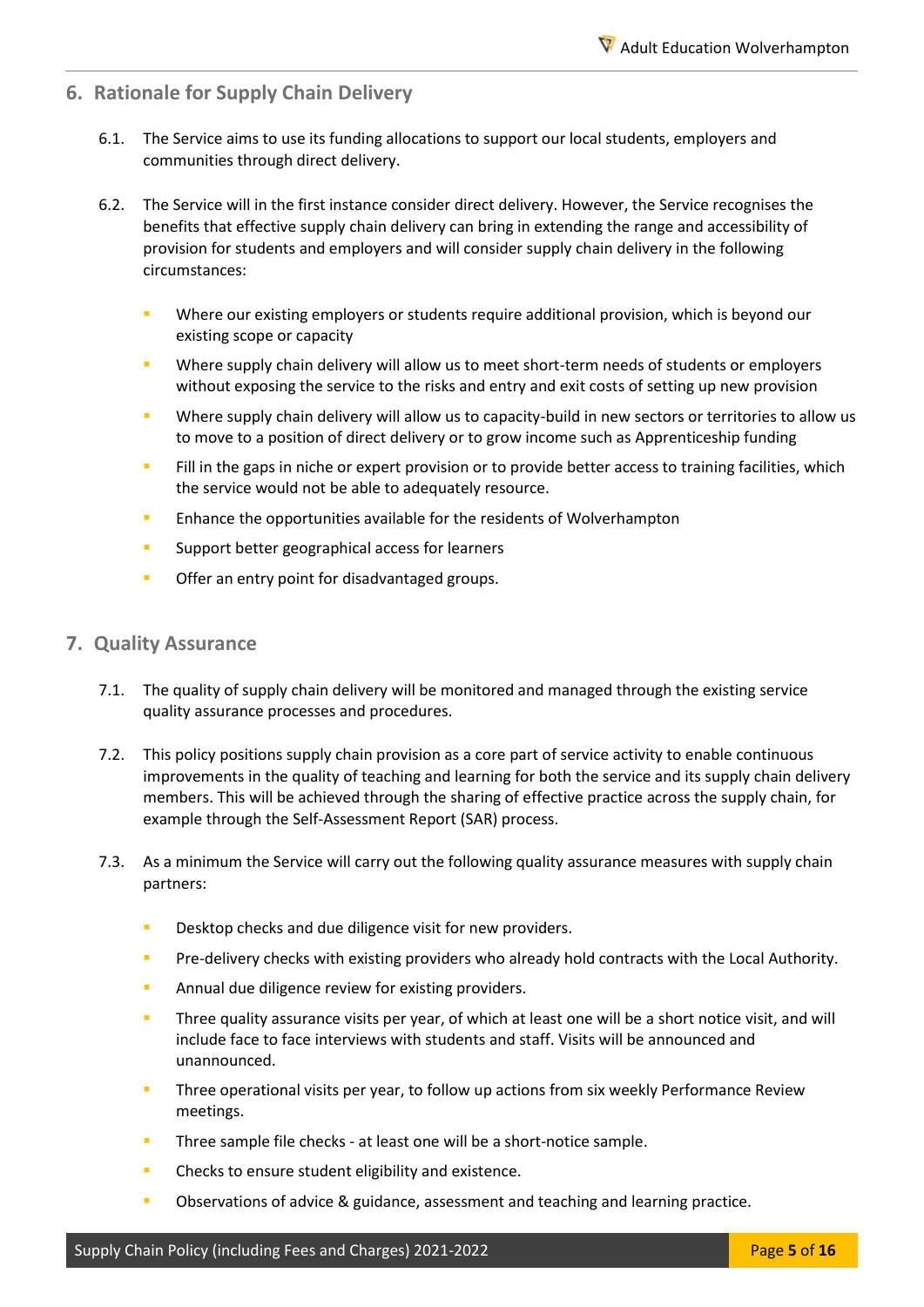- 7.4. The Service will provide a programme for each visit as follows:
	- **Standard visit agenda.**
	- **Short notice visit agenda.**
	- **Six weekly contract management meeting agenda, with the responsible Senior Manager.**
	- **Annual survey of students (x 2 AEW Your Learning and FE Choices).**
	- **Annual survey of employers (if applicable).**
	- **E** Annual audit of MIS data including enrolment forms and attendance records.
	- Annual review of student documents including tracking records, reviews and ILPs.
	- Quarterly review of the supply chain success rates, SAR process and Quality Improvement Plan (QIP).
- 7.5. The Service may require the supply chain delivery member to undergo the following quality improvement measures, at a cost to them in accordance with the Service's published fees:
	- Additional standard or short notice visits.
	- **Additional survey of students or employer views.**
	- **Lesson or assessor observations.**
	- **Staff continuous professional development (CPD).**
	- **Consultancy from the Service or other external consultant.**

#### <span id="page-5-0"></span>**8. Payments to Supply Chain Delivery Members**

8.1. The Service will notify the funding earned in the preceding month's activity using the ILR return. It will be agreed with the supply chain delivery member in line with the schedule (Appendix 4). The supply chain delivery member will be provided with a purchase order number which must be included on all invoices. The supply chain delivery member will submit an invoice for the funding value earned as per the directions on the purchase order. Invoices will be reconciled against the final R14 ILR. The invoice will be paid if the value of total funding earned is higher than the cumulative funding claimed. The Service will make payments to supply chain delivery members within 30 days of receiving a valid claim for payment that has been submitted in accordance with the terms of the individual supply chain delivery members' agreement.

#### <span id="page-5-1"></span>**9. Publication of Information Relating to Supply Chain Delivery**

- 9.1. In compliance with WMCA, ESFA and other agency funding rules, the Service will publish its subcontracting fees and charges policy and actual end-of year sub-contracting fees and charges on its website before the start of each academic year.
- 9.2. The Service will ensure all actual and potential supply chain members have sight of this policy and any other relevant documents, such as the Fees and Charges Risk Factor Table. The Fees and Charges Risk Factor Table includes:
	- The typical percentage range of fees retained to manage supply chain delivery members, and how this range is calculated.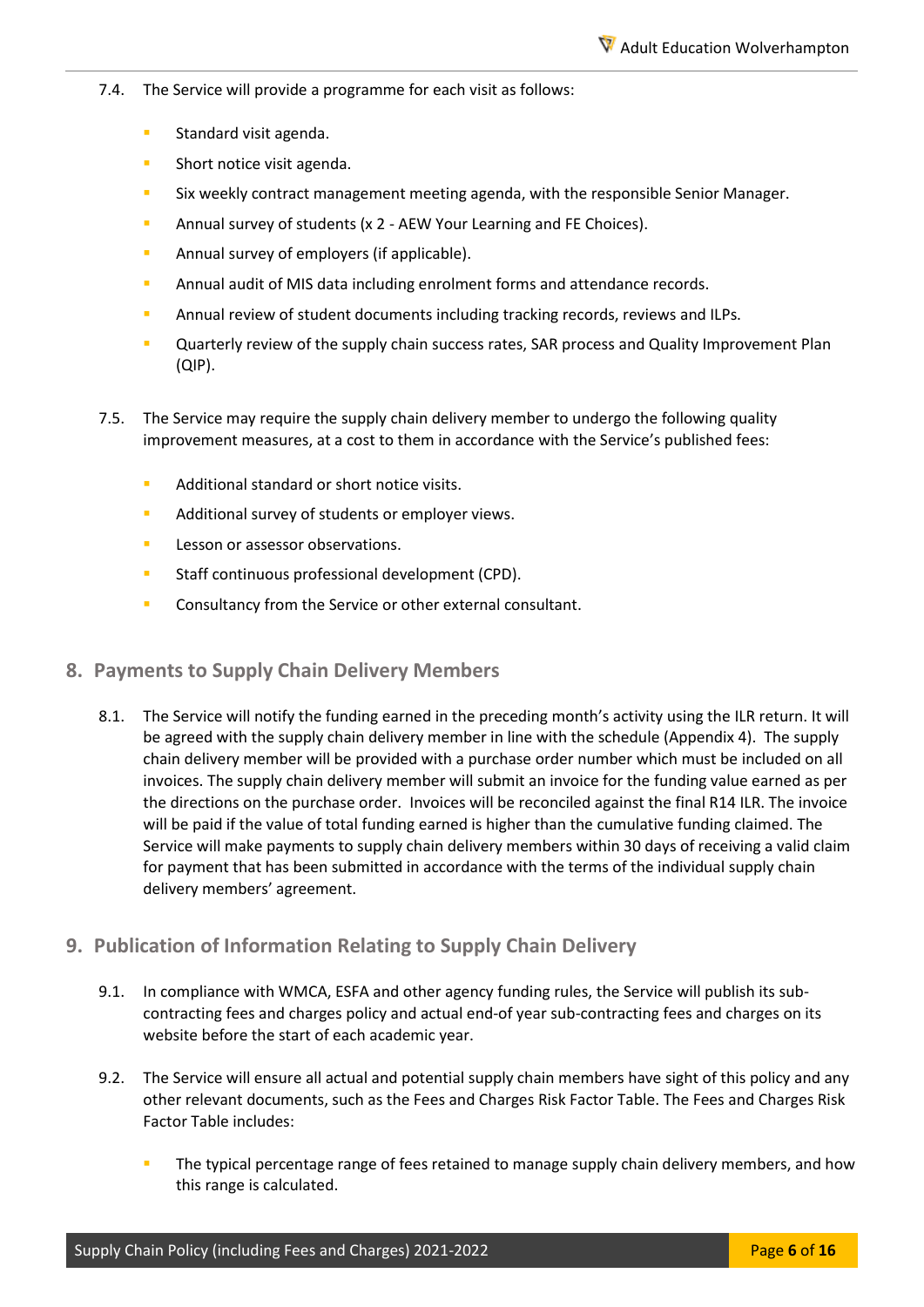- The rationale used to determine the level of fee retained through each contract is a risk-based approach.
- The contributory risk factors that would result in differences in fees charged for, or support provided to, different supply chain delivery members might include:
- Previous track record.
- Success levels.
- **Type of customers to be engaged.**
- Type of provision to be undertaken.
- Contract duration.
- The risk bands will be used to allocate service charges. Risk factors are given a score so that each supply chain delivery member is aware of why they are in a particular band, this process will be used to give supply chain delivery members an incentive to improve and thus reduce the risk band that they fall in. For example, higher risk supply chain delivery members will be allocated less funding but receive more monitoring and support.
- Payment terms between the Service and supply chain delivery members timing of payments in relation to delivering provision and timescale for paying invoices and claims for funding received
- The support supply chain delivery members will receive in return for the fees charged.

#### <span id="page-6-0"></span>**10.Communication**

10.1. This policy will be reviewed in each summer term and updated as required. It will be published on the service web site during the August prior to the start of the academic year in which it will be applied. Potential supply chain delivery members will be directed to it as the starting point in any relationship.

#### <span id="page-6-1"></span>**11.The Fees and Charges Risk Factor Table 2021-2022**

- 11.1. The standard service management fee is 15/20% of all funding drawn down against the provision to be delivered. This figure represents the total cost that the Service incurs in effectively identifying, selecting and managing all supply chain provision. This includes the minimum amount of quality assurance activity that the Service would attach to the lowest possible risk supply chain delivery member.
- 11.2. Further charges to cover additional costs may be added to the base 15/20% fee to cover the cost to the Service of any additional support that the Service deems necessary to ensure the quality of teaching and learning, the overall student experience and the success rates of any supply chain provision. Additional cost is determined using a weighted table of risk factors. The table is available to all actual and potential supply chain delivery members. It is designed to ensure that the cost of any additional support provided to a supply chain member is covered through the funding retained. Additional costs will be re-calculated and negotiated each year at contract renewal, giving supply chain delivery members the opportunity to reduce their fees through continuous improvement. This approach will allow the Service to focus support where and when it is needed. See Appendix 2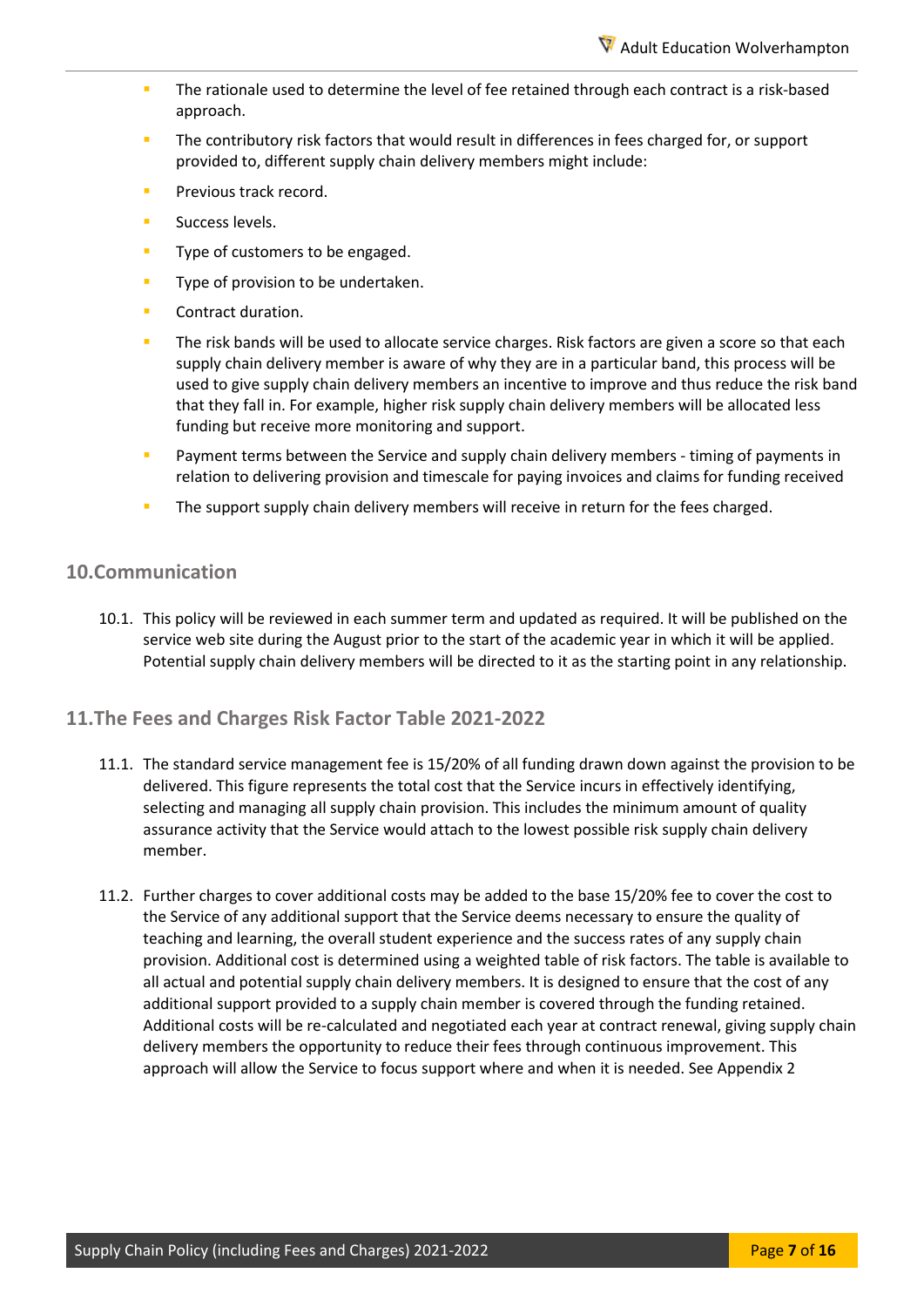### <span id="page-7-0"></span>**12.Additional Support for Sub-Contractors**

- 12.1. The precise additional support given to each supply chain delivery members will be negotiated with that supply chain delivery members, but will be based on a 'risk band' approach and may include:
	- Additional site visits
	- Additional lesson observation
	- **Additional tutor support**

The risk band will be determined using the table in Appendix 2.

#### <span id="page-7-1"></span>**13.Additional Charges per Student**

- 13.1. The Service may also retain funding to cover the cost of any funded activity that it might undertake on behalf of the supply chain delivery member such as:
	- Awarding Body fees and charges
	- Hiring of facilities/equipment within/from the Service
	- Internal Verification.

#### <span id="page-7-2"></span>**14.How We Select and Appoint our Supply Chain Delivery Members**

- 14.1. All new supply chain delivery members go through a rigorous and robust due diligence process and in selecting our partner providers, we will consider the following:
	- Reputation supply chain delivery members may be referred to us by employers or the Local Authority.
	- Specialism supply chain delivery members may offer niche provision where there are few alternatives.
	- Geographic location we will support local supply chain delivery members.
	- Quality measures based on a range of measures including, success rates, track record etc.
	- Responsiveness how readily the supply chain delivery member can meet the needs of our students and employers.
	- Safeguarding and Prevent Duty agendas how the supply chain delivery member conforms to these requirements and ensures all students are protected and safe.
	- Modern Slavery the Service is committed to ensuring that there is no Modern Slavery within its own business and supply chain. All supply chain delivery members will be expected to comply with the Local Authorities Modern Slavery Policy.
	- Potential conflicts of interest.
	- Disclosure and Barring Service (DBS) checks on all supply chain staff related to the contract.
	- If the subcontractor is listed on the Register of Training Organisation (RoTO) and/or the Register of Apprenticeship Training Providers (RoATP) and the total value of supply chain contracts that they hold.
	- Lack of a track record, such as providers who are new organisations, or who offer new or immature provision will not necessarily be a barrier to becoming a supply chain delivery member.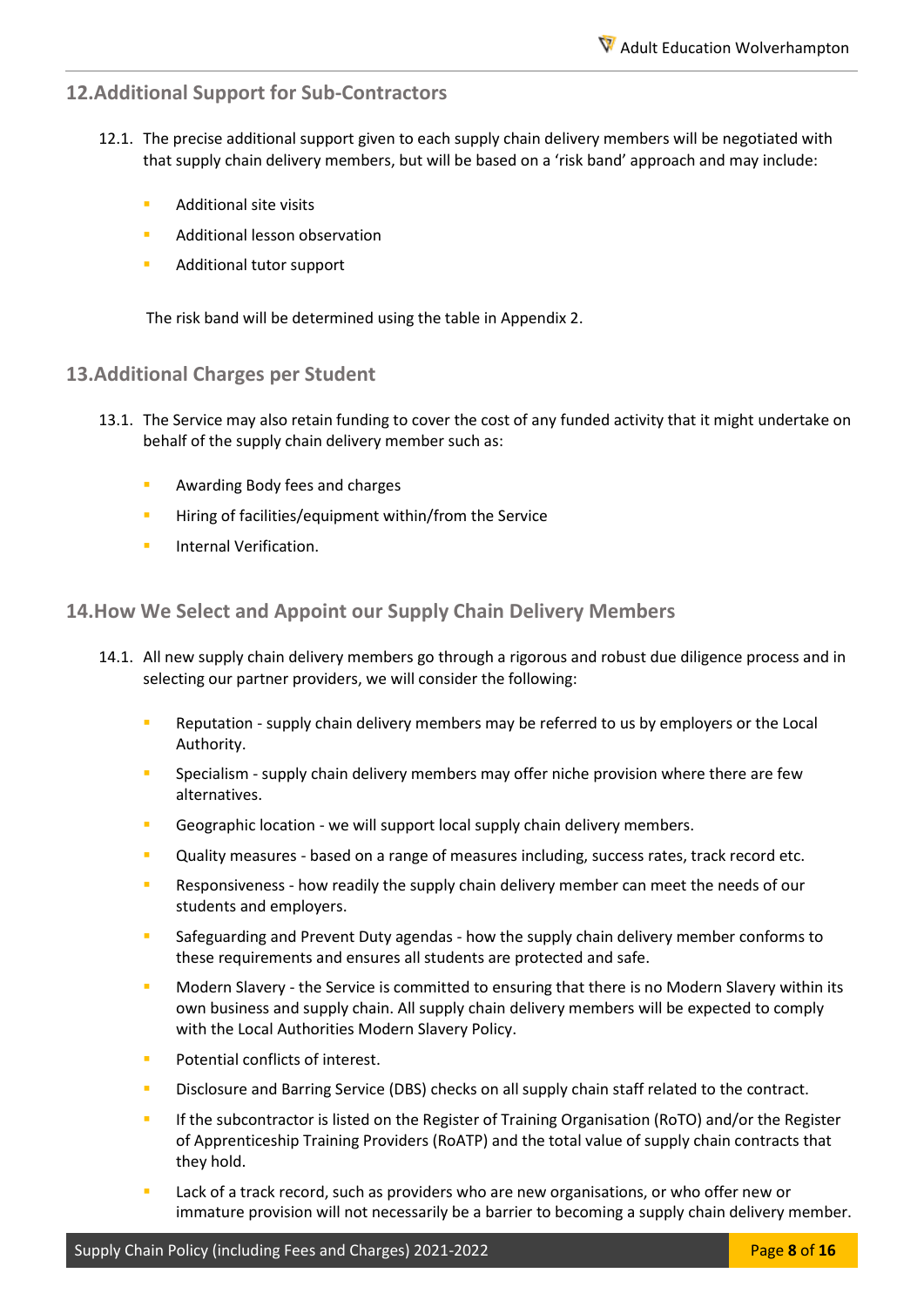- However, the quality assurance measures and associated costs will reflect the additional risks of new provision. Following initial selection, the Service will undertake a desktop due diligence check of potential partners. This will be followed by a due diligence visit to the delivery premises prior to contracts being issued.
- Existing supply chain delivery members will undergo an annual due diligence review.

Full details of the desktop checks, due diligence visit and annual due diligence review checks are included in Appendix 1.

#### <span id="page-8-0"></span>**15.Clarity of Roles and Responsibilities**

- 15.1. The supply chain delivery member is responsible for:
	- Providing information requested by the Service as part of the Pre-Delivery/Due Diligence process.
	- Providing the requested documentation to enable the Service to make a judgment as to the suitability to enter into a supply chain arrangement. The documentation must be updated regularly and/or at the Service's request for the duration of the contract.
	- **E** Ensuring students are eligible for funding in accordance with WMCA or ESFA Funding Rules.
	- Informing the Service of any changes of ownership of the organisation, management structure, loss of centre accreditation and/or direct claim status.
	- Providing details of any accidents or dangerous occurrences affecting students or the learning environment.
	- Providing details of any Safeguarding or Prevent issues.
	- **Providing details of entry onto the RoTO and/or RoTAP and maintaining its registration.**
	- Providing an annual Self-Assessment Report.
	- Submission of student enrolments, registers and completion of documentary evidence in a timely manner and with minimal errors or omissions.
	- All students provided with education and training under a Framework with the Service remain the responsibility of the Service, in accordance with the WMCA or ESFA funding rules. This means that the Service must monitor and manage the risk around quality of provision, learner experience, success rates, audit and any failure to adhere to contractual requirements by the supply chain delivery members. This is a significant factor in our supply chain delivery members' strategy.
	- All supply chain delivery members should fully familiarise themselves with the WMCA funding rules (and, where appropriate, ESFA) and ensure their systems and processes enable full compliance. The Service will carry out quality-assurance checks (outlined elsewhere in this policy) and sample file checks to ensure that supply chain delivery members are complying with the funding rules.
	- Supply chain delivery members must inform and encourage students and employers, if applicable, benefitting from this contractual arrangement of the requirement to participate in the Service quality monitoring activities and surveys when required. They may also be required to participate in an OFSTED inspection as and when the Service is subject to one, and should be made aware of this at the outset.
	- Should either party need to withdraw from this contract, the supply chain delivery member must agree to co-operate with the Service to ensure there is continuity of learning for the students. All student details, files, paperwork and or electronic records should be passed to the Service at the earliest possible convenience for the purposes of finding and supporting suitable, high quality alternative provision.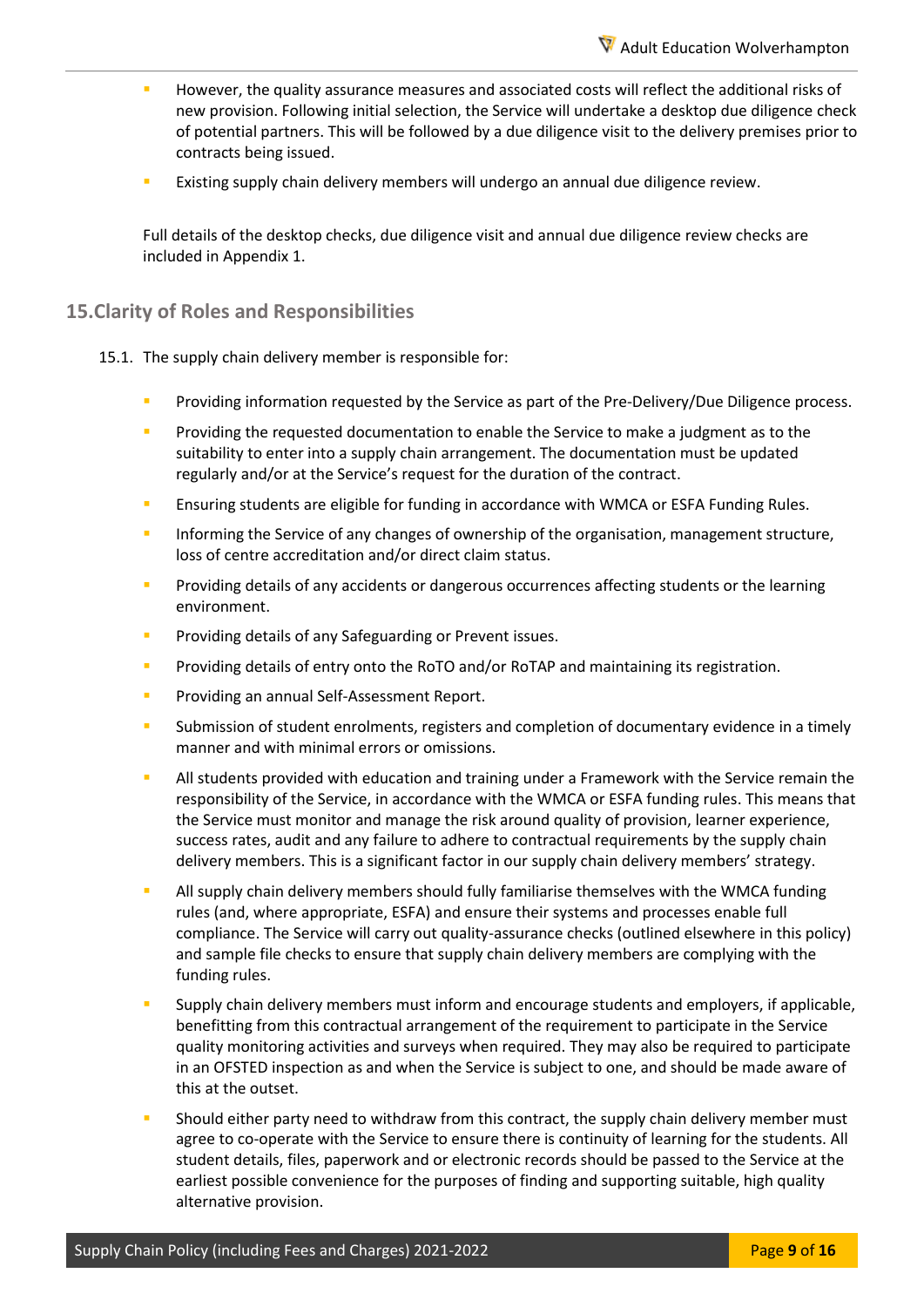- Supply chain delivery members must supply the Service with the required ILR data in a prompt manner, as agreed with the Service Contract Manager. All information must be fully completed and checked before sending to us.
- The Service and, if necessary, the WMCA (or their nominated representatives) must be given reasonable access to your premises and your documentation for the purposes of quality assuring the training delivery falling under the scope of this Framework.
- It is the supply chain delivery members' responsibility to provide suitably qualified and competent staff who have been DBS checked, for the delivery of the qualifications and training under this arrangement. The Service will require evidence of DBS checks, staff qualifications and experience.
- Supply chain delivery members must inform the Service if they discover any irregular financial or delivery activity in their organisation including:
- Non delivery of training when funds have been paid.
- **Sanctions imposed by an Awarding Body.**
- An inadequate Ofsted grade.
- Complaints or allegations by students, staff or other relevant parties.
- Allegations of fraud.
- Supply chain delivery members must not use any funding earned under this agreement to make bids or claims from any European funding on their own behalf or on behalf of the Service.

There can be no 2nd level sub-contracting, under any circumstances under the terms of this agreement. All delivery must be carried out by the supply chain delivery members own employed and competent staff.

#### <span id="page-9-0"></span>**16.Review of Policy**

16.1. This policy will be reviewed in each summer term and updated as required.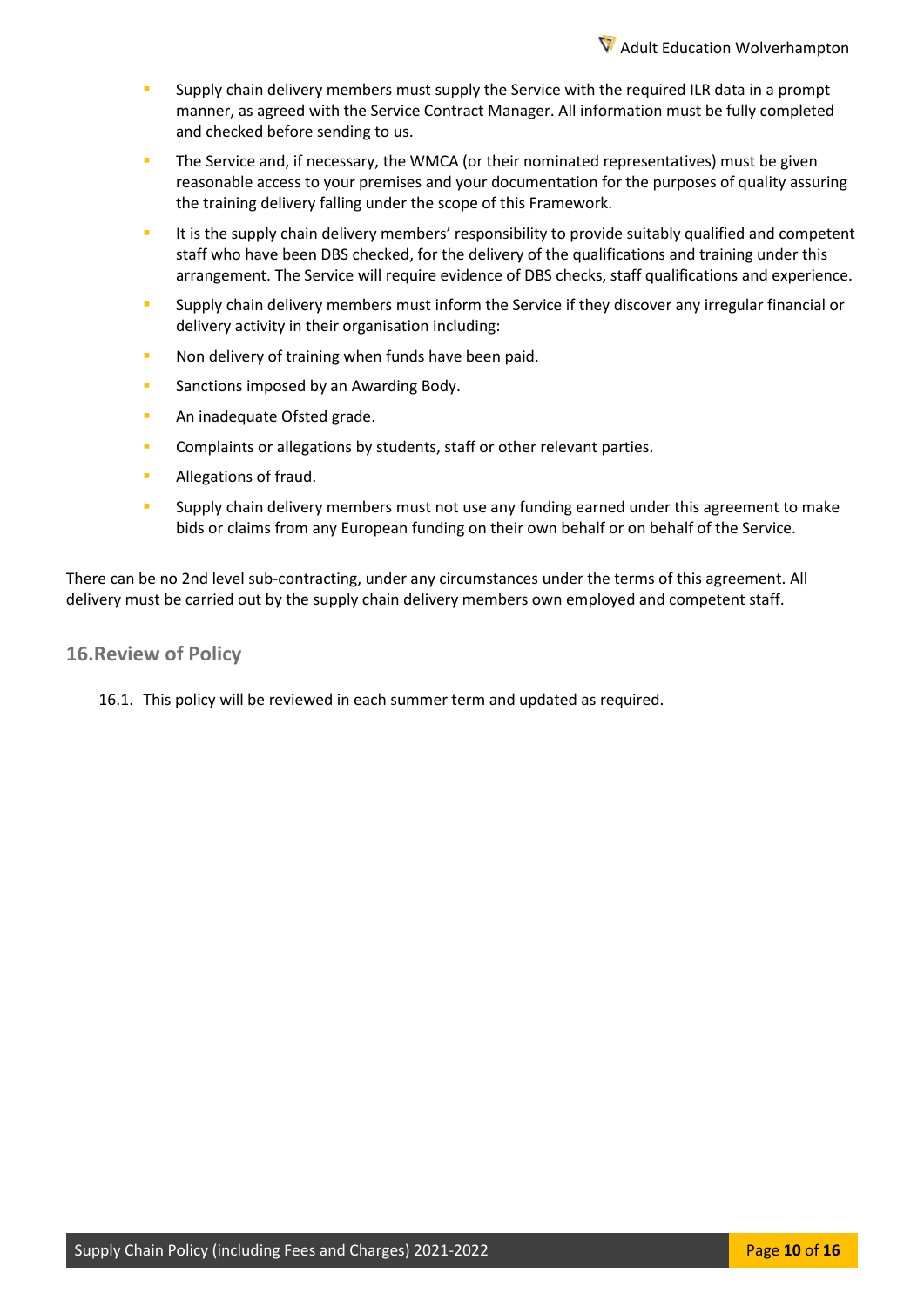# <span id="page-10-0"></span>**Appendix 1 - Due Diligence Checks**

#### **Supply Chain Requirements**

| Due Diligence documents required for desktop<br>assessment                        | <b>Notes/Service Actions</b>                                                                                                                                                |
|-----------------------------------------------------------------------------------|-----------------------------------------------------------------------------------------------------------------------------------------------------------------------------|
| Copy of latest set of audited accounts                                            | To be reviewed by Local Authority Finance team                                                                                                                              |
| Copy of evidence of registration on ROTO or RoTAP                                 | To be reviewed by Local Authority Procurement Team                                                                                                                          |
| Full names of all Heads/Trustees/Senior Managers                                  | Complete Company House check                                                                                                                                                |
| Copy of Management Structure                                                      | To be reviewed by Service Due Diligence Panel                                                                                                                               |
| Copy of most recent Ofsted report                                                 | Require grade 1-2                                                                                                                                                           |
| Copy of most recent Self-Assessment Report (SAR) -<br>where applicable            | Require grade 1-2                                                                                                                                                           |
| CVs for all staff delivering training/assessment                                  | To be reviewed by Service Senior Management Team                                                                                                                            |
| DBS numbers for all staff delivering training/assessing                           | To be reviewed by Due Diligence Panel                                                                                                                                       |
| Copy of Health & Safety Policy                                                    | To be reviewed by Due Diligence Panel                                                                                                                                       |
| Copies of risk assessments                                                        | To be reviewed by Due Diligence Panel                                                                                                                                       |
| Copy of disaster recovery policy                                                  | To be reviewed by Due Diligence Panel                                                                                                                                       |
| Copy of Employers/Public/Professional liability<br>insurance certificate          | Minimum £5 million for Employers Liability Insurance,<br>£1 million for Professional Indemnity and £5 million<br>for Public Liability Insurance. Certificate to be in date. |
| Evidence of Initial Advice & Guidance (IAG) and IAG<br>Policy                     | To be reviewed in line with Adult Education<br>Wolverhampton policy                                                                                                         |
| Copy of policies for compliance with legislation on<br>employment and immigration | To be reviewed in line with Adult Education<br>Wolverhampton policy                                                                                                         |
| Copy of Complaints procedure                                                      | To be reviewed in line with Adult Education<br>Wolverhampton policy                                                                                                         |
| Copy of Equality and Diversity procedure                                          | To be reviewed in line with Adult Education<br>Wolverhampton policy                                                                                                         |
| Details/evidence of DDA compliance                                                | To be reviewed in line with Adult Education<br>Wolverhampton policy                                                                                                         |
| Copy of Safeguarding and Prevent policy                                           | To be reviewed in line with Adult Education<br>Wolverhampton policy                                                                                                         |
| Copy of Sustainability policy                                                     | To be reviewed in line with Adult Education<br>Wolverhampton policy                                                                                                         |
| Copy of Data Protection policy                                                    | To be reviewed in line with Adult Education<br>Wolverhampton policy                                                                                                         |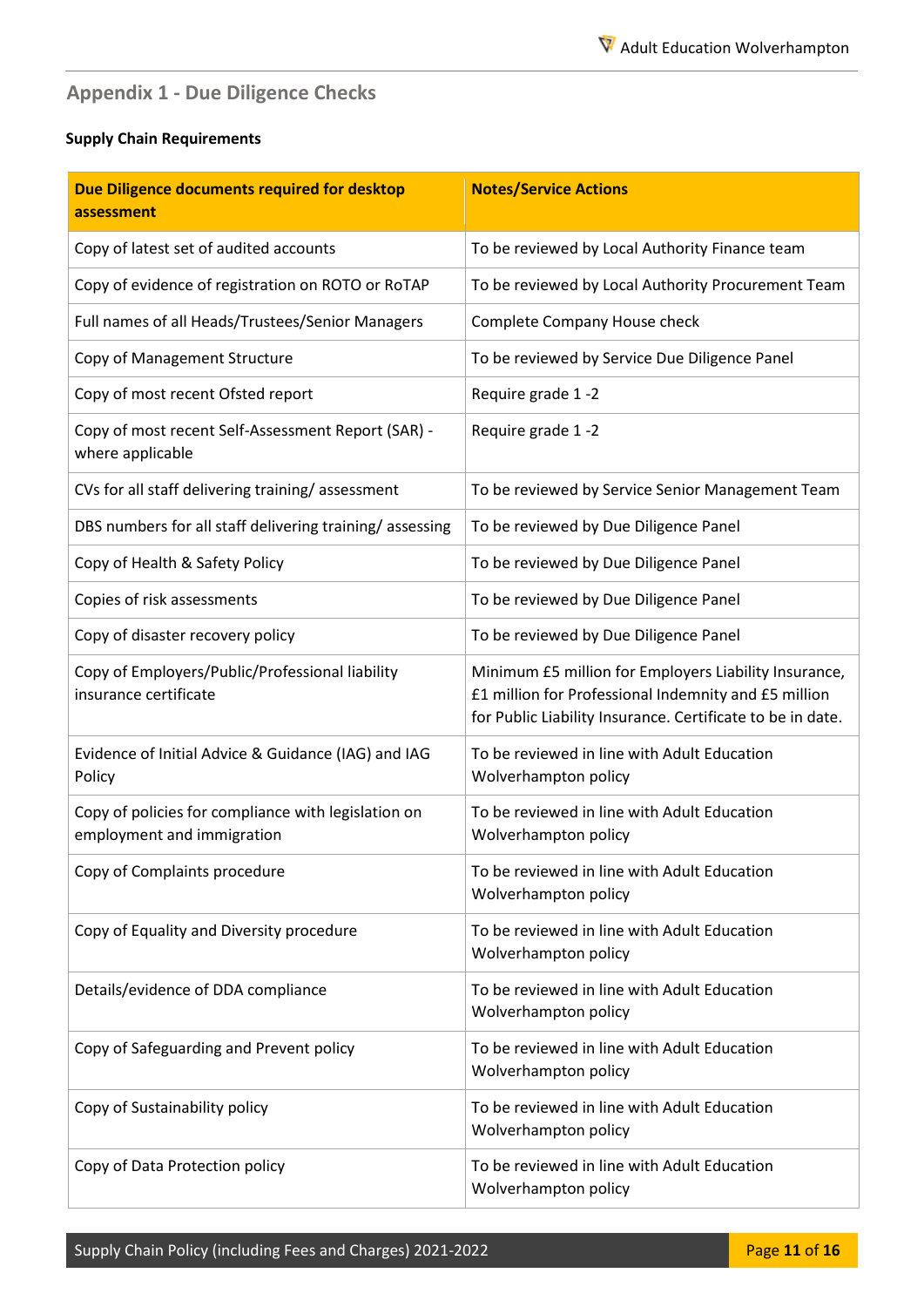| Due Diligence documents required for desktop<br>assessment            | <b>Notes/Service Actions</b>                                    |
|-----------------------------------------------------------------------|-----------------------------------------------------------------|
| Copy of Awarding Body Centre Approval - where<br>appropriate          | To match qualifications being delivered and staff<br>delivering |
| Copy of most recent External Verifiers Reports - where<br>appropriate | To be reviewed for serious issues                               |

The supply chain delivery member will provide the following:

| <b>Required during Academic Year</b>                                                                                                                                                                                                                                                                                                               | <b>Frequency/Due by</b>                                                                                                                 |
|----------------------------------------------------------------------------------------------------------------------------------------------------------------------------------------------------------------------------------------------------------------------------------------------------------------------------------------------------|-----------------------------------------------------------------------------------------------------------------------------------------|
| Return signed contract and appendices to Local<br><b>Authority Legal Team</b>                                                                                                                                                                                                                                                                      | Before 1 <sup>st</sup> September or start of delivery programme                                                                         |
| Deliver the Programme(s) in accordance with the<br>Service's quality assurance arrangements                                                                                                                                                                                                                                                        | In line with the Service timetable                                                                                                      |
| Self-Assessment Reports in line with the<br>Service's requirements                                                                                                                                                                                                                                                                                 | In line with the Service timetable                                                                                                      |
| <b>Run Assessment Boards</b>                                                                                                                                                                                                                                                                                                                       | In line with the Service timetable                                                                                                      |
| Signed and fully completed enrolment form for each<br>student;<br>Copy of recent benefits evidence if claiming<br>fee remission<br>Signature of staff seeing ID evidence and type<br>of evidence seen (student name must remain the<br>same throughout reporting and exam registration<br>and certifications as seen on ID<br>PLR for each learner | Within 2 weeks of the course commencing                                                                                                 |
| Registers completed on the day of the course                                                                                                                                                                                                                                                                                                       | Copies to AEW 2 weeks after each course start date,<br>then at RO data deadlines and no later than 5 working<br>days after the end date |
| Withdraw any students who have missed more than 2<br>consecutive weeks                                                                                                                                                                                                                                                                             | Immediate                                                                                                                               |
| Timetable of delivery including session times, venues<br>and teaching staff                                                                                                                                                                                                                                                                        | Before course(s) commence                                                                                                               |
| Copies of achievement certificates as soon as received<br>from the Awarding Body                                                                                                                                                                                                                                                                   | As soon as received, and no later than R14 data<br>deadline for end of year completions                                                 |
| Copies of all EV reports                                                                                                                                                                                                                                                                                                                           | As soon as received                                                                                                                     |
| Feedback questionnaires from students                                                                                                                                                                                                                                                                                                              | In line with service timetable                                                                                                          |
| Raise invoices per agreed payment amounts and<br>schedule                                                                                                                                                                                                                                                                                          | Per agreed schedule                                                                                                                     |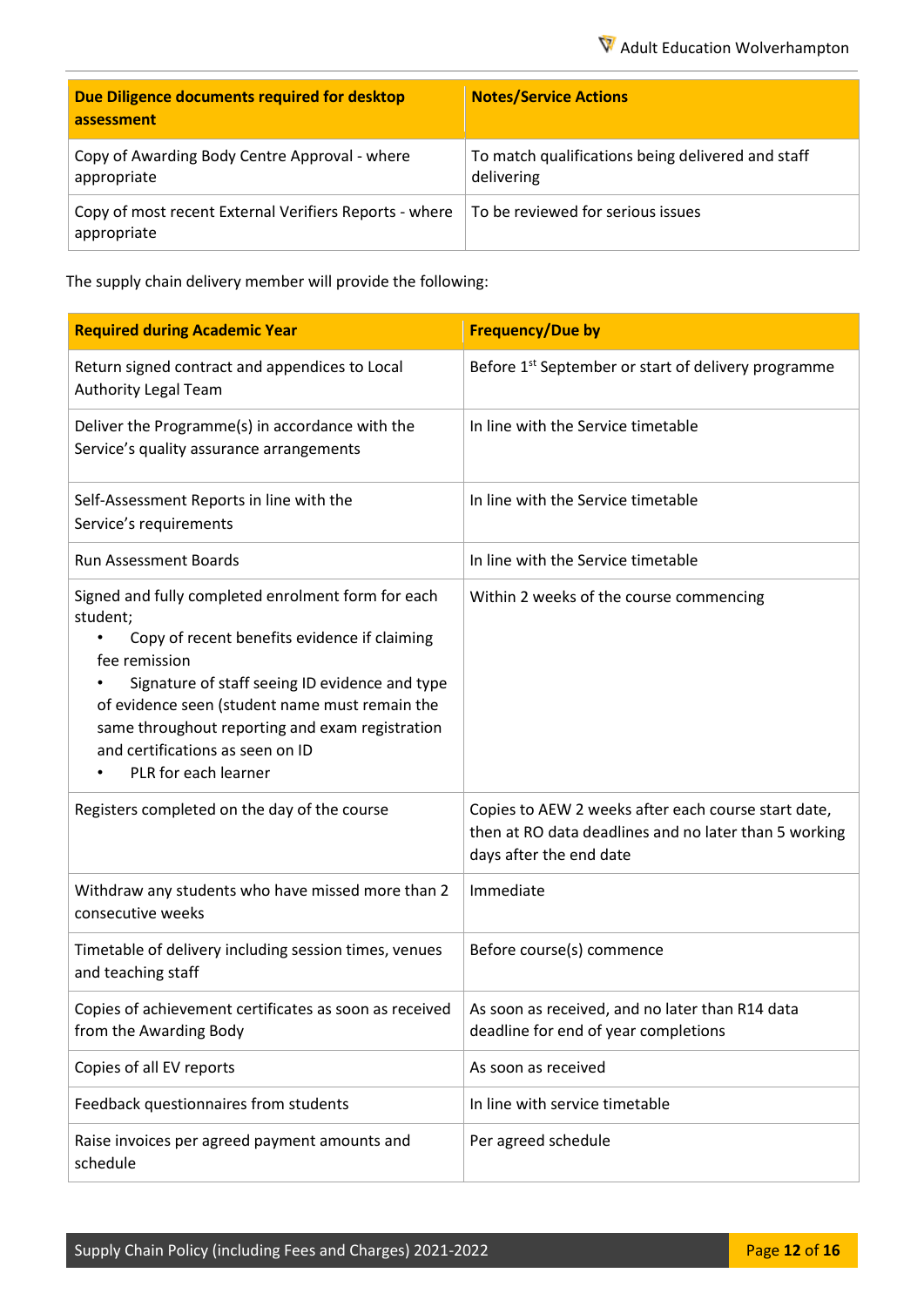# <span id="page-12-0"></span>**Appendix 2 - Quality Assurance Measures**

The Service will score each performance indicator as follows:

| <b>Performance</b>                                                      | <b>Risk Rating Score</b>                                  |                                                                            |                                                                                            |                                          |  |
|-------------------------------------------------------------------------|-----------------------------------------------------------|----------------------------------------------------------------------------|--------------------------------------------------------------------------------------------|------------------------------------------|--|
| <b>Indicator</b>                                                        | Low                                                       | <b>Medium</b>                                                              | <b>High</b>                                                                                | <b>Not</b><br><b>Measurable</b>          |  |
|                                                                         | $\mathbf{1}$                                              | $\overline{2}$                                                             | 3                                                                                          | 4                                        |  |
| Delivery experience of<br>the potential supply<br>chain delivery member | More than 5 full<br>years                                 | 2 to 5 full years                                                          | Less than 2 full years                                                                     |                                          |  |
| Previous years success<br>rate                                          | 3% or more above<br>benchmark                             | Within $+$ or = 2% of<br>benchmark                                         | More than 2% below<br>benchmark                                                            | No previous<br>delivery record           |  |
| Type of provision                                                       | Provision deemed<br>to be low risk e.g.<br>AEW experience | Medium risk e.g. AEW<br>experience in<br>managing this type of<br>delivery | Provision deemed to<br>be high risk e.g.<br>distance learning or<br>difficult client group | No self-<br>assessment<br>process        |  |
| AEW audit and QA<br>measures                                            | Compliant and no<br>actions or<br>recommendations         | Mainly compliant<br>but<br>recommendations to<br>improve                   | Not compliant and<br>actions required to<br>improve                                        | No previous<br>audit as new<br>provision |  |

| <b>Overall Score</b> | <b>Risk Rating</b> |
|----------------------|--------------------|
| $2 - 4$              | Low                |
| $5 - 9$              | Medium             |
| $10 - 12$            | High               |

| <b>Funding Element Retained for Supply Chain Delivery Members Management</b> |          |                    |                                     |
|------------------------------------------------------------------------------|----------|--------------------|-------------------------------------|
| Volume                                                                       | Low Risk | <b>Medium Risk</b> | <b>High Risk</b>                    |
| <b>Under £50,000</b>                                                         | 15%      | 20%                | We do not contract if new provision |
| £50,000 -£100,000                                                            | 15%      | 20%                | We do not contract if new provision |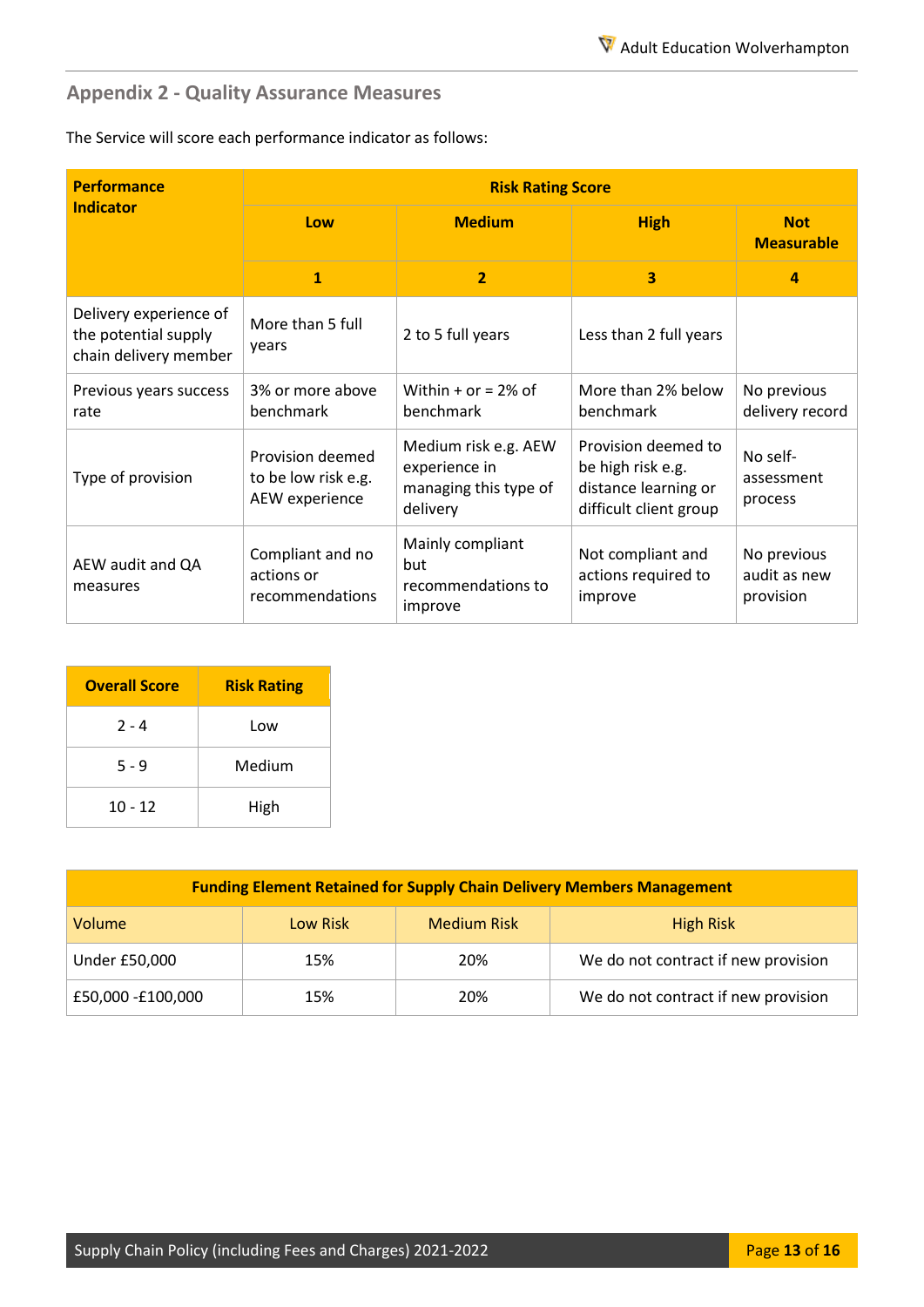## <span id="page-13-0"></span>**Appendix 3 - Fees and Charges Structure**

The following activities are included in the standard contract management and covered by the retained funding element:

| <b>Activity</b>                                                                                             | <b>Number/Frequency included in</b><br>standard retained funding element |  |  |
|-------------------------------------------------------------------------------------------------------------|--------------------------------------------------------------------------|--|--|
| <b>Pre-Contract Processes</b>                                                                               |                                                                          |  |  |
| Due diligence desk top checks                                                                               | 1 at set-up                                                              |  |  |
| Due diligence visit                                                                                         | 1 per site, up to 3 sites                                                |  |  |
| Annual due diligence                                                                                        | 1 per year                                                               |  |  |
| Issuing standard supply chain delivery members agreement                                                    | 1 per year                                                               |  |  |
| <b>MIS Processes</b>                                                                                        |                                                                          |  |  |
| Issuing AEW document templates and forms to be used by the supply<br>chain delivery member                  | As and when amended                                                      |  |  |
| Agreeing use of supply chain delivery members templates and forms<br>(if at least as good as AEW documents) | 1 per year                                                               |  |  |
| Entering student data and amendments onto ILR                                                               | All                                                                      |  |  |
| Entering attendance data and reconciling with ILR                                                           | All                                                                      |  |  |
| Use of occupancy report to calculate payments                                                               | All                                                                      |  |  |
| <b>Student Services</b>                                                                                     |                                                                          |  |  |
| Agreeing use of DLSF on an individual basis                                                                 | As required                                                              |  |  |
| Checking accuracy of enrolment forms                                                                        | All                                                                      |  |  |
| Understanding and applying the funding rules                                                                | All                                                                      |  |  |
| <b>Finance</b>                                                                                              |                                                                          |  |  |
| Raise purchase order and process payments                                                                   | All                                                                      |  |  |
| <b>Quality Assurance Processes</b>                                                                          |                                                                          |  |  |
| Quality assurance visits                                                                                    | 3 per year                                                               |  |  |
| Observation of Teaching, Learning and Assessment (Classroom Visits<br>and Learning Walks)                   | 1 per teacher                                                            |  |  |
| Performance Review meetings 6 weekly                                                                        | 6 per year                                                               |  |  |
| Annual survey of students                                                                                   | 1 per year                                                               |  |  |
| Annual survey of employers (if applicable)                                                                  | 1 per year                                                               |  |  |
| Annual audit of MIS data including enrolment forms and attendance<br>records                                | 1 per year                                                               |  |  |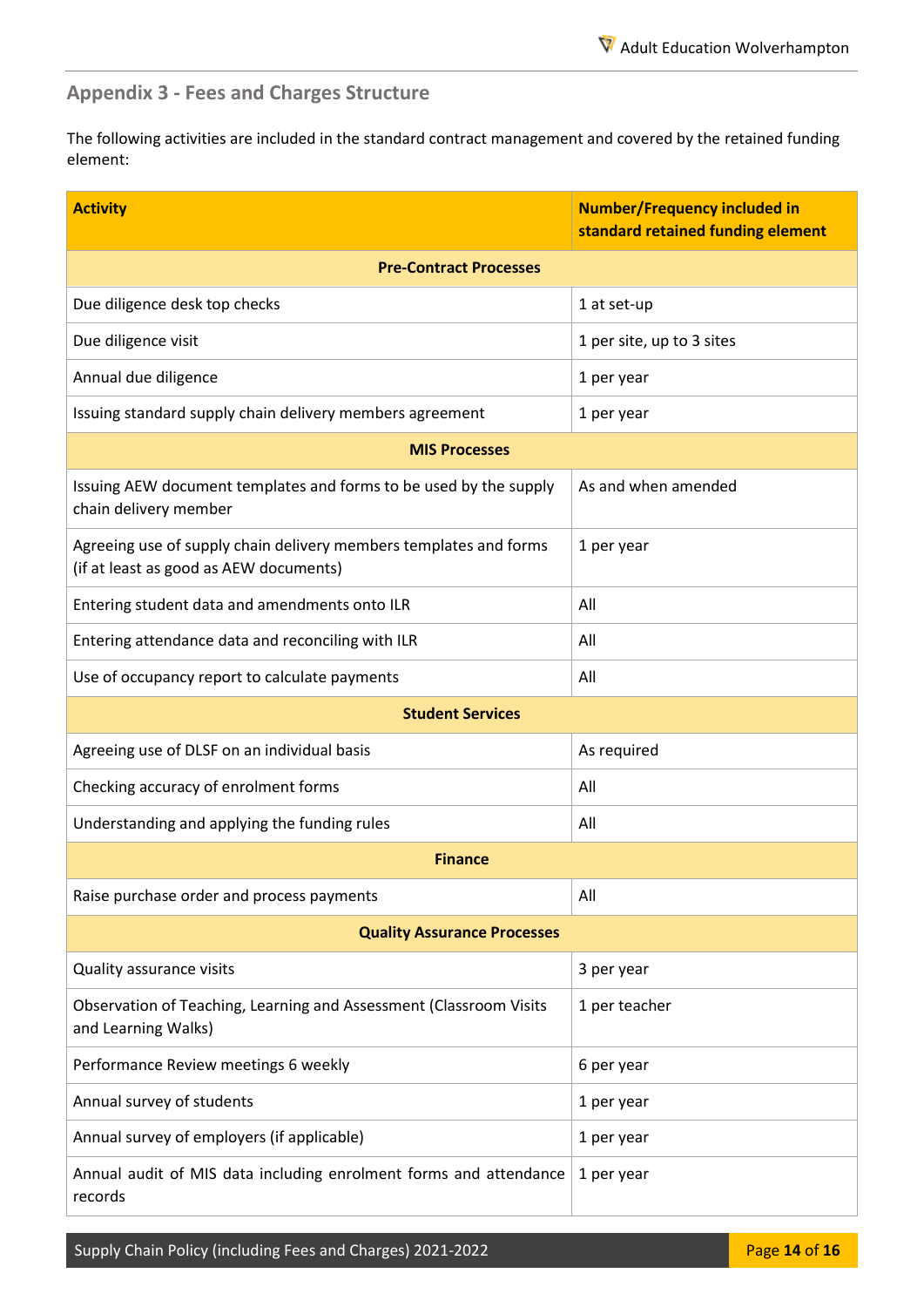| <b>Activity</b>                                                                                                                         | <b>Number/Frequency included in</b><br>standard retained funding element    |
|-----------------------------------------------------------------------------------------------------------------------------------------|-----------------------------------------------------------------------------|
| Review of student documents including tracking records, reviews and<br><b>ILPs</b>                                                      | 3 per year                                                                  |
| Annual review of the supply chain delivery members provision within<br>the college self-assessment process and Quality Improvement Plan | 1 per year                                                                  |
| Incorporate the supply chain delivery members provision within the<br>partnership manager                                               | Typically, 1 or 2 phone calls or emails<br>per week, more for new providers |
| Supply chain delivery members staff to attend service CPD activity                                                                      | As required                                                                 |

# <span id="page-14-0"></span>**Appendix 4 - Data return and invoice dates 2021-2022**

All supply chain delivery members data thoroughly checked and uploaded to AEW:

| <b>Uploaded by:</b> | <b>Data returns</b> | <b>Invoice date</b> |
|---------------------|---------------------|---------------------|
| 28/09/2021          | 06/10/2021 - R02    | 13/10/2021          |
| 22/10/2021          | 04/11/2021 - R03    | 11/11/2021          |
| 26/11/2021          | 06/12/2021 - R04    | 13/12/2021          |
| 17/12/2021          | 07/01/2022 - R05    | 14/01/2022          |
| 28/01/2022          | 04/02/2022 - R06    | 11/02/2022          |
| 25/02/2022          | 04/03/2022 - R07    | 11/03/2022          |
| 30/03/2022          | 06/04/2022 - R08    | 13/04/2022          |
| 29/04/2022          | 06/05/2022 - R09    | 13/05/2022          |
| 27/05/2022          | 08/06/2022 - R10    | 15/06/2022          |
| 28/06/2022          | 06/07/2022 - R11    | 13/07/2022          |
| 27/07/2022          | 04/08/2022 - R12    | 11/08/2022          |
| 06/09/2022          | 14/09/2022 - R13    | 21/09/2022          |